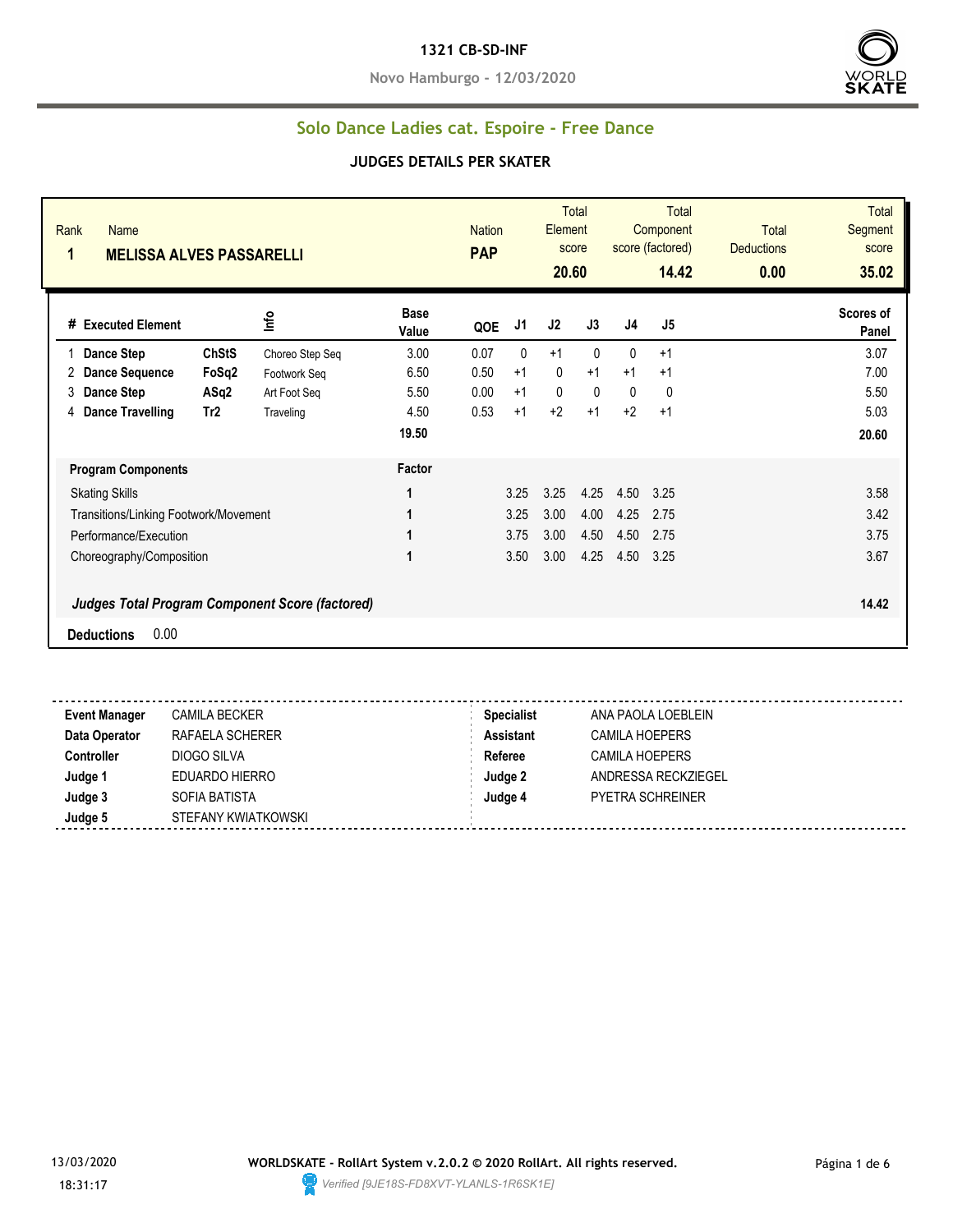| Rank<br><b>Name</b><br>$\overline{2}$<br><b>ISABELLA WIDNICZCK STRIEBEL</b> |              |                 |                      | <b>Nation</b><br><b>CCP</b> |      | Element<br>score<br>16.60 | <b>Total</b> |                | <b>Total</b><br>Component<br>score (factored)<br>14.75 | <b>Total</b><br><b>Deductions</b><br>0.00 | <b>Total</b><br><b>Segment</b><br>score<br>31.35 |
|-----------------------------------------------------------------------------|--------------|-----------------|----------------------|-----------------------------|------|---------------------------|--------------|----------------|--------------------------------------------------------|-------------------------------------------|--------------------------------------------------|
| # Executed Element                                                          |              | <u>nfo</u>      | <b>Base</b><br>Value | QOE                         | J1   | J2                        | J3           | J <sub>4</sub> | J <sub>5</sub>                                         |                                           | Scores of<br>Panel                               |
| <b>Dance Sequence</b>                                                       | FoSq2        | Footwork Seq    | 6.50                 | $-0.33$                     | $+1$ | $-1$                      | $-1$         | $-1$           | 0                                                      |                                           | 6.17                                             |
| <b>Dance Travelling</b><br>2                                                | Tr1          | Traveling       | 3.50                 | $-0.30$                     | $-1$ | $-2$                      | $-1$         | $-1$           | $-1$                                                   |                                           | 3.20                                             |
| Dance Step<br>3                                                             | <b>ChStS</b> | Choreo Step Seq | 3.00                 | 0.13                        | $+1$ | $\mathbf{0}$              | $+2$         | $\mathbf{0}$   | $+1$                                                   |                                           | 3.13                                             |
| 4 Dance Step                                                                | ASq1         | Art Foot Seq    | 4.00                 | 0.10                        | $+1$ | $-1$                      | $+1$         | $\mathbf{0}$   | 0                                                      |                                           | 4.10                                             |
|                                                                             |              |                 | 17.00                |                             |      |                           |              |                |                                                        |                                           | 16.60                                            |
| <b>Program Components</b>                                                   |              |                 | Factor               |                             |      |                           |              |                |                                                        |                                           |                                                  |
| <b>Skating Skills</b>                                                       |              |                 |                      |                             | 3.25 | 2.75                      | 4.25         | 4.25           | 3.75                                                   |                                           | 3.75                                             |
| Transitions/Linking Footwork/Movement                                       |              |                 |                      |                             | 3.50 | 2.50                      | 4.00         | 4.00           | 3.75                                                   |                                           | 3.75                                             |
| Performance/Execution                                                       |              |                 |                      |                             | 3.50 | 2.25                      | 3.50         | 4.00           | 3.50                                                   |                                           | 3.50                                             |
| Choreography/Composition                                                    |              |                 | 1                    |                             | 3.50 | 2.50                      | 4.25         | 4.25           | 3.50                                                   |                                           | 3.75                                             |
| <b>Judges Total Program Component Score (factored)</b>                      |              |                 |                      |                             |      |                           |              |                |                                                        |                                           | 14.75                                            |
| 0.00<br><b>Deductions</b>                                                   |              |                 |                      |                             |      |                           |              |                |                                                        |                                           |                                                  |

| <b>Event Manager</b> | <b>CAMILA BECKER</b> | <b>Specialist</b> | ANA PAOLA LOEBLEIN      |
|----------------------|----------------------|-------------------|-------------------------|
| Data Operator        | RAFAELA SCHERER      | <b>Assistant</b>  | CAMILA HOEPERS          |
| <b>Controller</b>    | DIOGO SILVA          | Referee           | CAMILA HOEPERS          |
| Judge 1              | EDUARDO HIERRO       | Judge 2           | ANDRESSA RECKZIEGEL     |
| Judge 3              | SOFIA BATISTA        | Judge 4           | <b>PYETRA SCHREINER</b> |
| Judge 5              | STEFANY KWIATKOWSKI  |                   |                         |

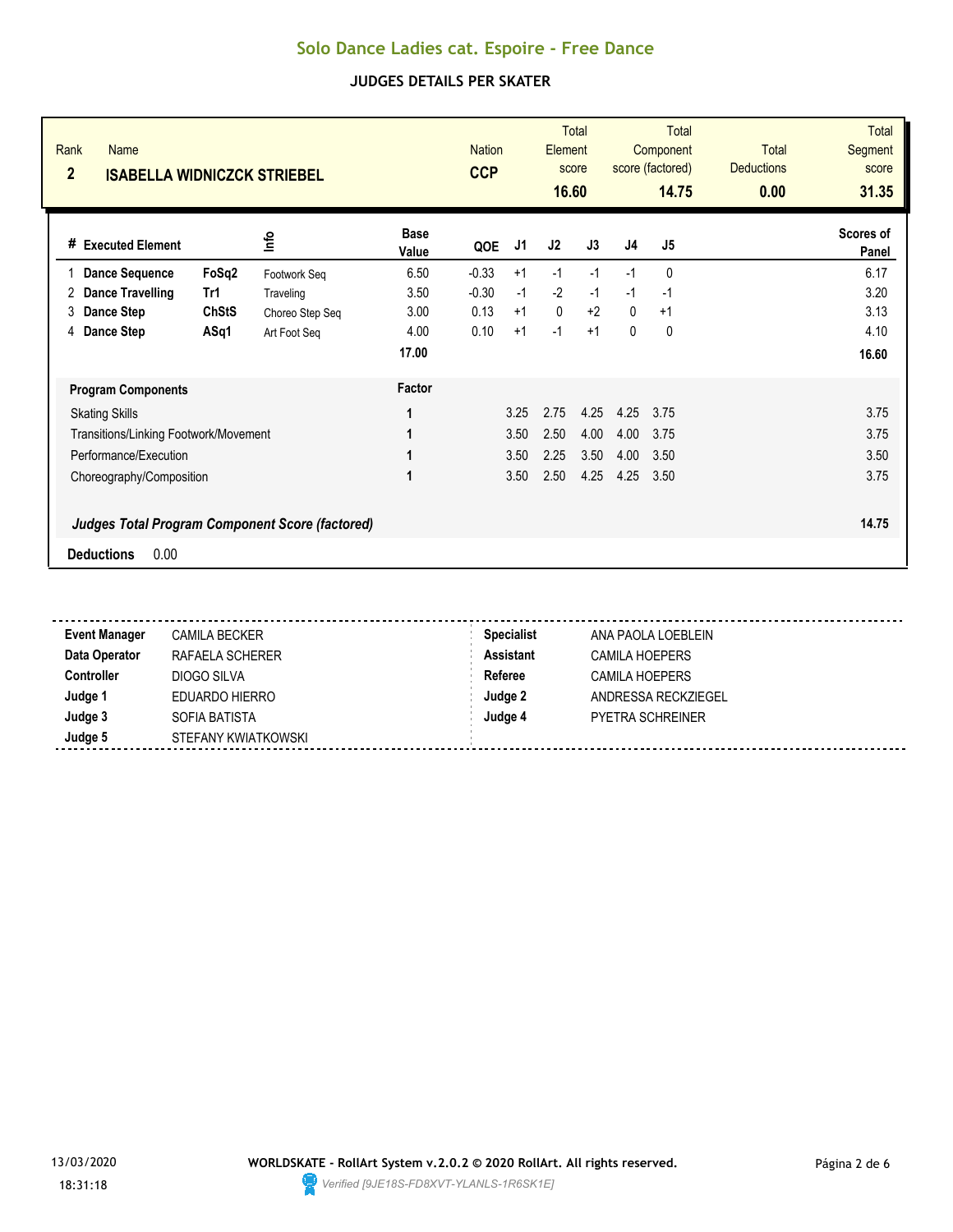| Rank<br><b>Name</b><br>3<br><b>LAVINIA SCHNEIDER</b>   |                 |                      | <b>Nation</b><br><b>CPS</b> |              | Element<br>17.13 | <b>Total</b><br>score |                | <b>Total</b><br>Component<br>score (factored)<br>12.66 | <b>Total</b><br><b>Deductions</b><br>0.00 | <b>Total</b><br><b>Segment</b><br>score<br>29.79 |
|--------------------------------------------------------|-----------------|----------------------|-----------------------------|--------------|------------------|-----------------------|----------------|--------------------------------------------------------|-------------------------------------------|--------------------------------------------------|
| <b>Executed Element</b><br>#                           | lnfo            | <b>Base</b><br>Value | QOE                         | J1           | J2               | J3                    | J <sub>4</sub> | J <sub>5</sub>                                         |                                           | Scores of<br>Panel                               |
| FoSq1<br><b>Dance Sequence</b>                         | Footwork Seq    | 5.00                 | 0.13                        | $+1$         | 0                | $\mathbf{0}$          | $+2$           | 0                                                      |                                           | 5.13                                             |
| <b>Dance Travelling</b><br>Tr <sub>2</sub><br>2        | Traveling       | 4.50                 | 0.40                        | $+1$         | $+1$             | $+1$                  | $+1$           | 0                                                      |                                           | 4.90                                             |
| ASq1<br>3<br>Dance Step                                | Art Foot Seg    | 4.00                 | 0.10                        | $\mathbf{0}$ | $+1$             | $\Omega$              | $+1$           | 0                                                      |                                           | 4.10                                             |
| <b>ChStS</b><br>Dance Step<br>4                        | Choreo Step Seq | 3.00                 | 0.00                        | $+1$         | 0                | $-1$                  | 0              | 0                                                      |                                           | 3.00                                             |
|                                                        |                 | 16.50                |                             |              |                  |                       |                |                                                        |                                           | 17.13                                            |
| <b>Program Components</b>                              |                 | Factor               |                             |              |                  |                       |                |                                                        |                                           |                                                  |
| <b>Skating Skills</b>                                  |                 | 1                    |                             | 3.25         | 3.00             | 4.00                  | 3.75           | 2.00                                                   |                                           | 3.33                                             |
| Transitions/Linking Footwork/Movement                  |                 | 1                    |                             | 3.50         | 2.75             | 3.25                  | 3.25           | 2.25                                                   |                                           | 3.08                                             |
| Performance/Execution                                  |                 | 1                    |                             | 3.75         | 2.50             | 4.25                  | 3.00           | 2.00                                                   |                                           | 3.08                                             |
| Choreography/Composition                               |                 | 1                    |                             | 3.50         | 2.75             | 4.50                  | 3.25           | 2.25                                                   |                                           | 3.17                                             |
| <b>Judges Total Program Component Score (factored)</b> |                 |                      |                             |              |                  |                       |                |                                                        |                                           | 12.66                                            |
| 0.00<br><b>Deductions</b>                              |                 |                      |                             |              |                  |                       |                |                                                        |                                           |                                                  |

| <b>Event Manager</b> | <b>CAMILA BECKER</b> | <b>Specialist</b> | ANA PAOLA LOEBLEIN      |
|----------------------|----------------------|-------------------|-------------------------|
| Data Operator        | RAFAELA SCHERER      | Assistant         | <b>CAMILA HOEPERS</b>   |
| <b>Controller</b>    | DIOGO SILVA          | Referee           | CAMILA HOEPERS          |
| Judge 1              | EDUARDO HIERRO       | Judge 2           | ANDRESSA RECKZIEGEL     |
| Judge 3              | SOFIA BATISTA        | Judge 4           | <b>PYETRA SCHREINER</b> |
| Judge 5              | STEFANY KWIATKOWSKI  |                   |                         |

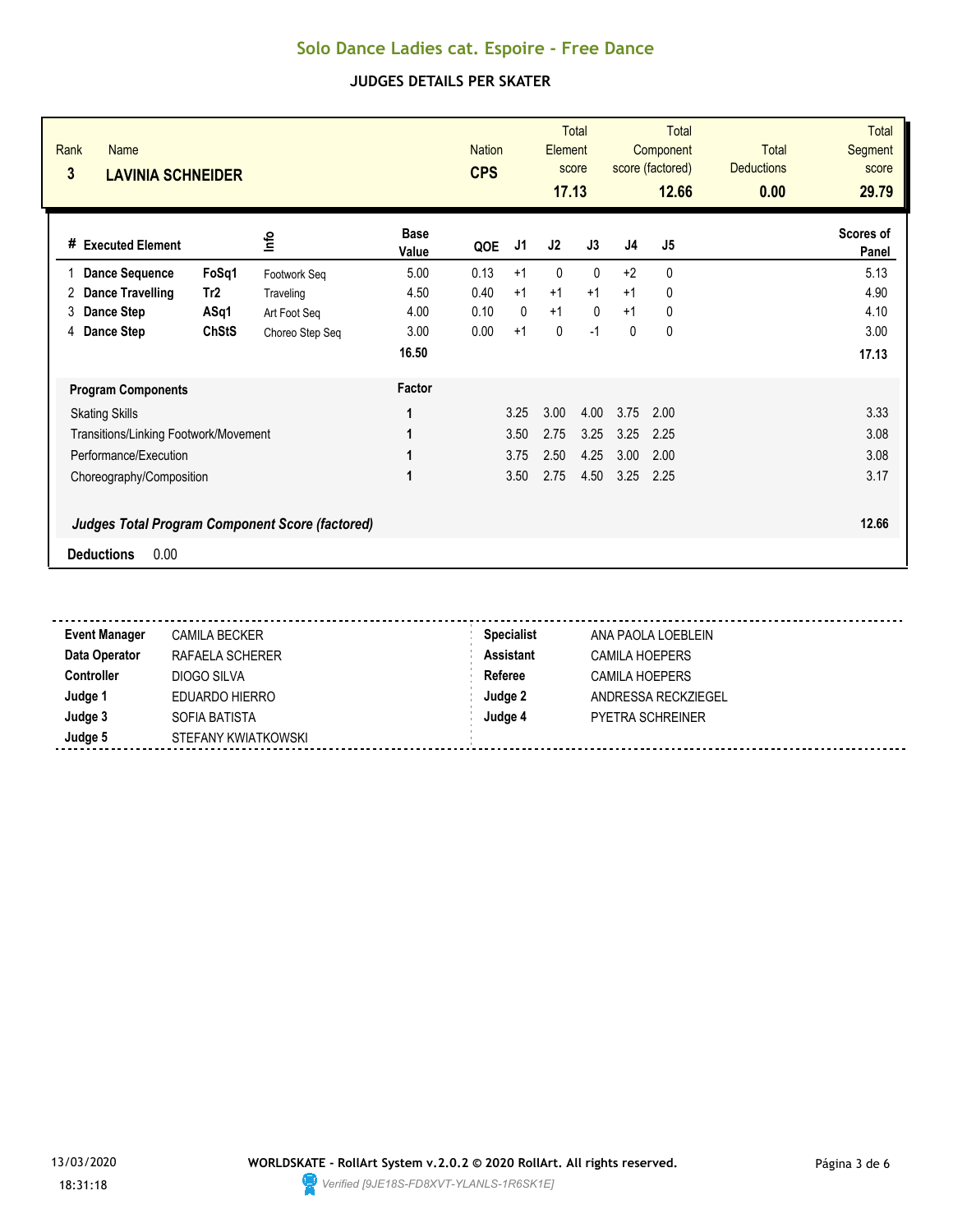| Rank<br><b>Name</b><br>4<br><b>LUÍZA MARTINELLI</b>    |              |                 |                      | <b>Nation</b><br><b>APA</b> |      | Element<br>17.90 | Total<br>score |                | Total<br>Component<br>score (factored)<br>11.00 | <b>Total</b><br><b>Deductions</b><br>$-1.00$ | <b>Total</b><br>Segment<br>score<br>27.90 |
|--------------------------------------------------------|--------------|-----------------|----------------------|-----------------------------|------|------------------|----------------|----------------|-------------------------------------------------|----------------------------------------------|-------------------------------------------|
| <b>Executed Element</b><br>#                           |              | ۴ů              | <b>Base</b><br>Value | QOE                         | J1   | J2               | J3             | J <sub>4</sub> | J5                                              |                                              | Scores of<br>Panel                        |
| <b>Dance Travelling</b>                                | Tr2          | Traveling       | 4.50                 | 0.40                        | $+1$ | $+1$             | $+1$           | $+1$           | $\mathbf{0}$                                    |                                              | 4.90                                      |
| Dance Step<br>2                                        | ASq1         | Art Foot Seq    | 4.00                 | 0.10                        | 0    | $\mathbf 0$      | $+1$           | $\mathbf{0}$   | $+1$                                            |                                              | 4.10                                      |
| 3<br><b>Dance Step</b>                                 | <b>ChStS</b> | Choreo Step Seq | 3.00                 | $-0.60$                     | $-3$ | $-3$             | $-3$           | $-3$           | -3                                              |                                              | 2.40                                      |
| <b>Dance Sequence</b><br>4                             | FoSq2        | Footwork Seq    | 6.50                 | 0.00                        | 0    | $\mathbf 0$      | $+1$           | $-1$           | 0                                               |                                              | 6.50                                      |
|                                                        |              |                 | 18.00                |                             |      |                  |                |                |                                                 |                                              | 17.90                                     |
| <b>Program Components</b>                              |              |                 | Factor               |                             |      |                  |                |                |                                                 |                                              |                                           |
| <b>Skating Skills</b>                                  |              |                 | 1                    |                             | 2.75 | 2.75             | 3.75           | 2.50           | 3.25                                            |                                              | 2.92                                      |
| Transitions/Linking Footwork/Movement                  |              |                 | 1                    |                             | 2.50 | 2.75             | 3.00           | 2.25           | 3.00                                            |                                              | 2.75                                      |
| Performance/Execution                                  |              |                 | 1                    |                             | 2.50 | 2.75             | 3.50           | 2.50           | 2.50                                            |                                              | 2.58                                      |
| Choreography/Composition                               |              |                 | 1                    |                             | 2.75 | 2.75             | 4.00           | 2.25           | 2.75                                            |                                              | 2.75                                      |
| <b>Judges Total Program Component Score (factored)</b> |              |                 |                      |                             |      |                  |                |                |                                                 |                                              | 11.00                                     |
| $-1.00$<br><b>Deductions</b>                           | Falls:1      |                 |                      |                             |      |                  |                |                |                                                 |                                              |                                           |

| <b>Event Manager</b> | <b>CAMILA BECKER</b> | <b>Specialist</b> | ANA PAOLA LOEBLEIN  |
|----------------------|----------------------|-------------------|---------------------|
| Data Operator        | RAFAELA SCHERER      | <b>Assistant</b>  | CAMILA HOEPERS      |
| <b>Controller</b>    | DIOGO SILVA          | Referee           | CAMILA HOEPERS      |
| Judge 1              | EDUARDO HIERRO       | Judge 2           | ANDRESSA RECKZIEGEL |
| Judge 3              | SOFIA BATISTA        | Judge 4           | PYETRA SCHREINER    |
| Judge 5              | STEFANY KWIATKOWSKI  |                   |                     |

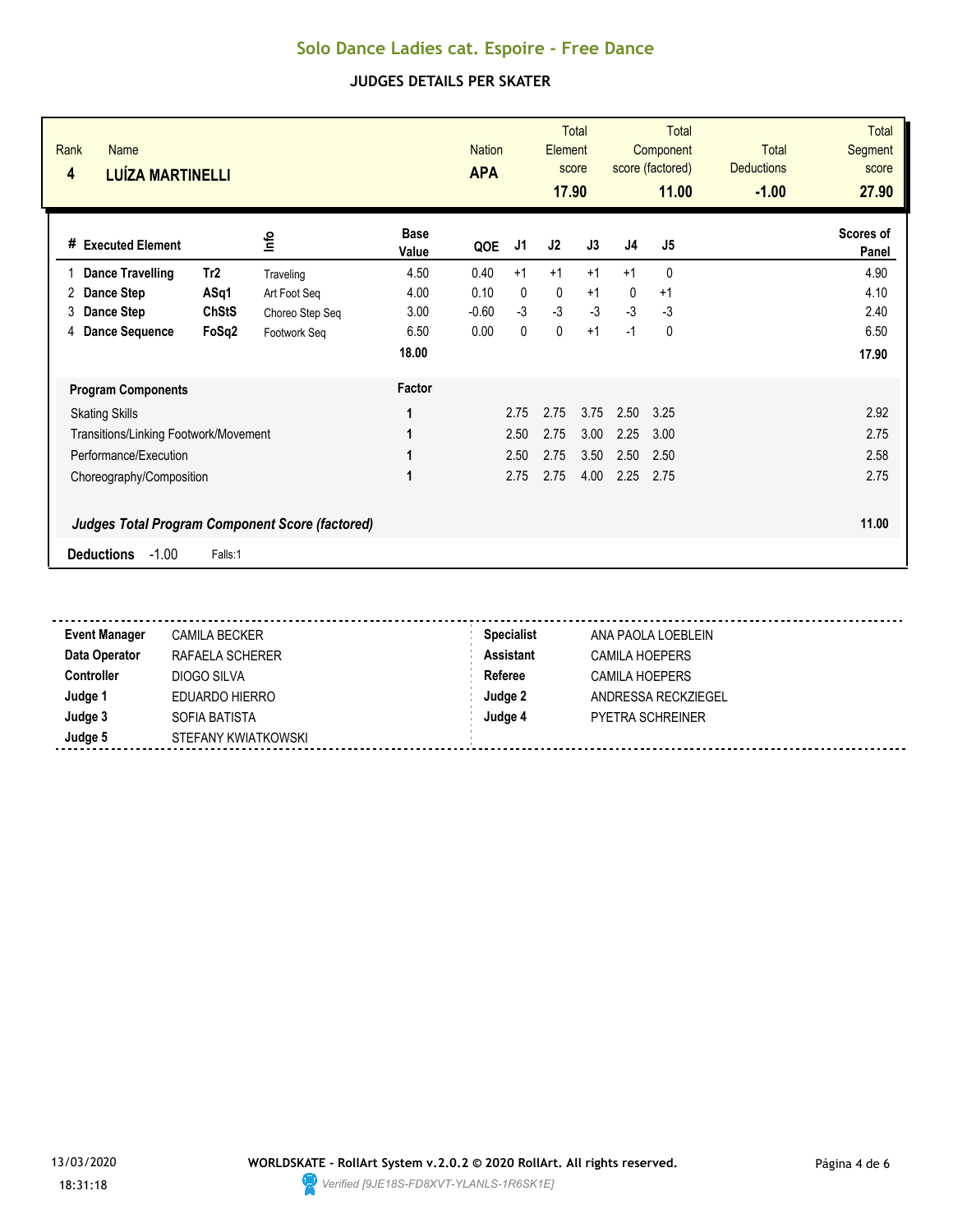| Rank<br><b>Name</b><br>5<br><b>VALENTINA VITALIS</b>   |                 |                      | <b>Nation</b><br><b>CPS</b> |              | Element<br>14.00 | <b>Total</b><br>score |              | Total<br>Component<br>score (factored)<br>9.84 | Total<br><b>Deductions</b><br>0.00 | <b>Total</b><br>Segment<br>score<br>23.84 |
|--------------------------------------------------------|-----------------|----------------------|-----------------------------|--------------|------------------|-----------------------|--------------|------------------------------------------------|------------------------------------|-------------------------------------------|
| <b>Executed Element</b><br>#                           | lnfo            | <b>Base</b><br>Value | QOE                         | J1           | J2               | J3                    | J4           | J <sub>5</sub>                                 |                                    | Scores of<br>Panel                        |
| FoSq1<br><b>Dance Sequence</b>                         | Footwork Seq    | 5.00                 | 0.00                        | $\mathbf{0}$ | $\mathbf{0}$     | $-1$                  | $\mathbf{0}$ | 0                                              |                                    | 5.00                                      |
| <b>Dance Travelling</b><br>Tr1<br>2                    | Traveling       | 3.50                 | $-0.30$                     | $\mathbf{0}$ | $-1$             | $-1$                  | $-1$         | $-1$                                           |                                    | 3.20                                      |
| Dance Step<br>ASqB<br>3                                | Art Foot Seg    | 3.00                 | $-0.20$                     | $\Omega$     | $-1$             | $-1$                  | $\mathbf{0}$ | $-1$                                           |                                    | 2.80                                      |
| <b>ChStS</b><br>Dance Step<br>4                        | Choreo Step Seq | 3.00                 | 0.00                        | $\mathbf{0}$ | 0                | $+1$                  | $\mathbf{0}$ | 0                                              |                                    | 3.00                                      |
|                                                        |                 | 14.50                |                             |              |                  |                       |              |                                                |                                    | 14.00                                     |
| <b>Program Components</b>                              |                 | Factor               |                             |              |                  |                       |              |                                                |                                    |                                           |
| <b>Skating Skills</b>                                  |                 | 1                    |                             | 2.50         | 2.25             | 3.00                  | 2.75         | 2.00                                           |                                    | 2.50                                      |
| Transitions/Linking Footwork/Movement                  |                 | 1                    |                             | 2.75         | 2.25             | 2.75                  | 2.50         | 2.25                                           |                                    | 2.50                                      |
| Performance/Execution                                  |                 | 1                    |                             | 2.75         | 2.00             | 3.00                  | 2.50         | 2.00                                           |                                    | 2.42                                      |
| Choreography/Composition                               |                 | 1                    |                             | 2.50         | 2.00             | 2.50                  | 2.50         | 2.25                                           |                                    | 2.42                                      |
| <b>Judges Total Program Component Score (factored)</b> |                 |                      |                             |              |                  |                       |              |                                                |                                    | 9.84                                      |
| 0.00<br><b>Deductions</b>                              |                 |                      |                             |              |                  |                       |              |                                                |                                    |                                           |

| <b>Event Manager</b> | <b>CAMILA BECKER</b> | <b>Specialist</b> | ANA PAOLA LOEBLEIN      |
|----------------------|----------------------|-------------------|-------------------------|
| Data Operator        | RAFAELA SCHERER      | Assistant         | <b>CAMILA HOEPERS</b>   |
| <b>Controller</b>    | DIOGO SILVA          | Referee           | CAMILA HOEPERS          |
| Judge 1              | EDUARDO HIERRO       | Judge 2           | ANDRESSA RECKZIEGEL     |
| Judge 3              | SOFIA BATISTA        | Judge 4           | <b>PYETRA SCHREINER</b> |
| Judge 5              | STEFANY KWIATKOWSKI  |                   |                         |